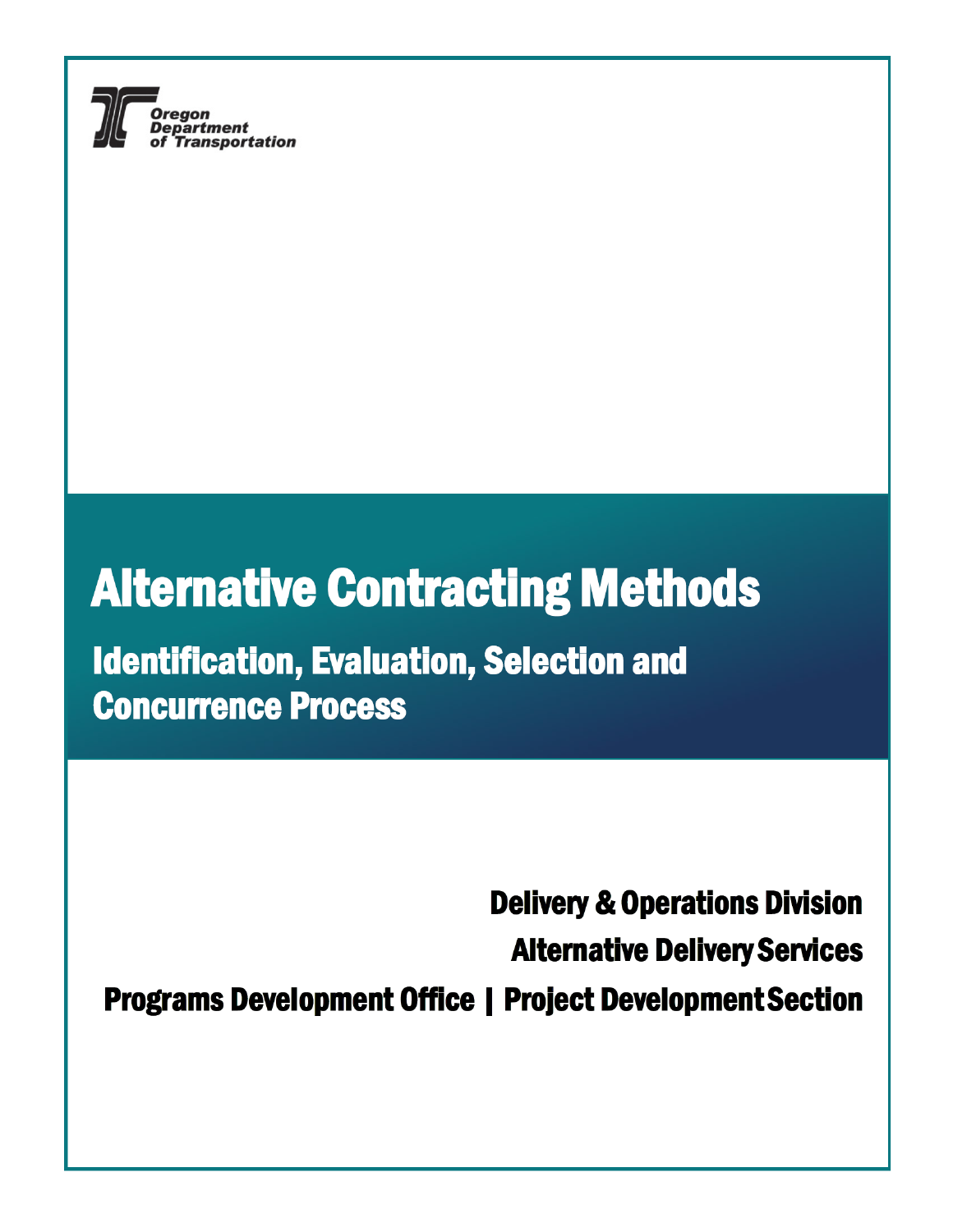### **Table of Contents**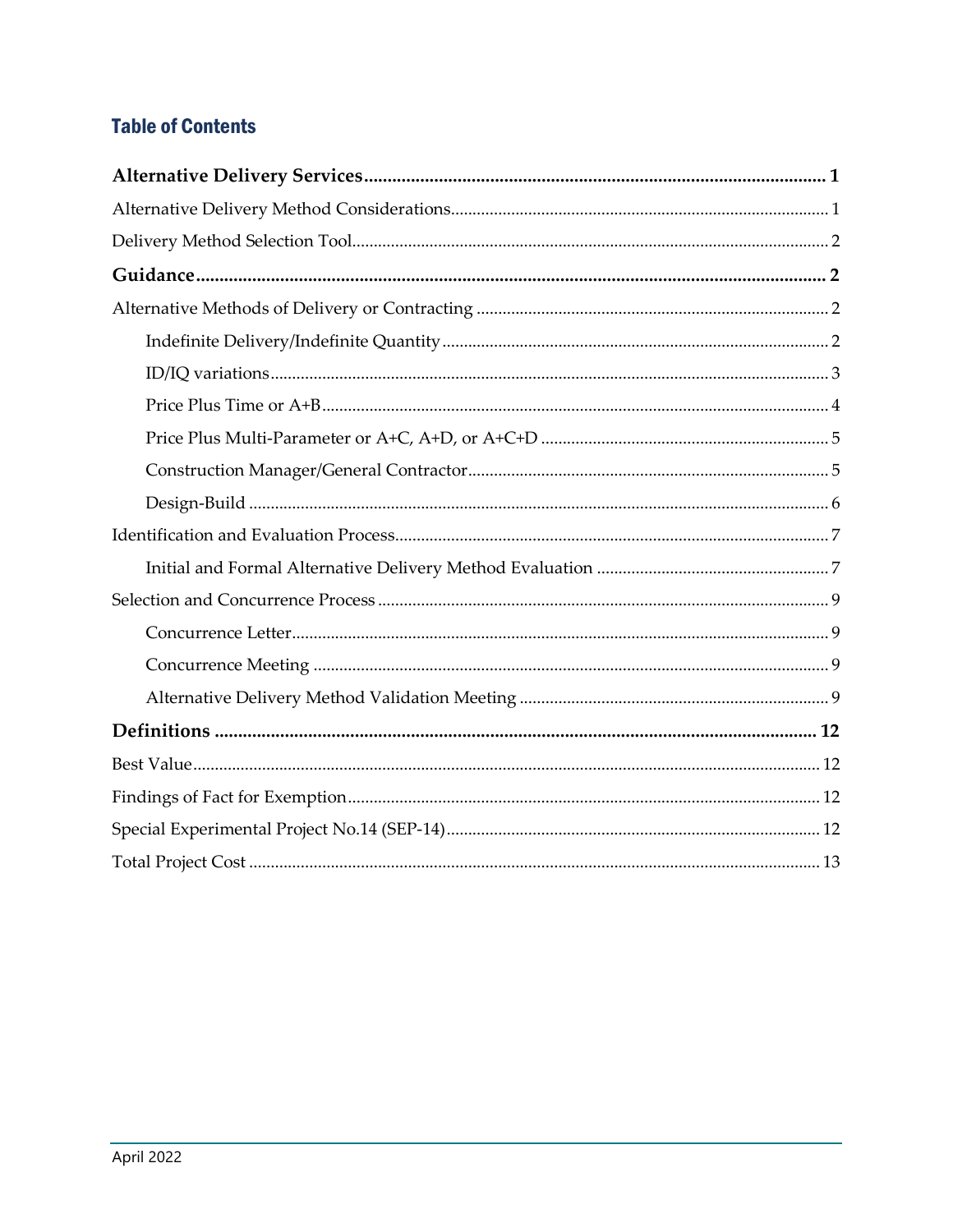# <span id="page-2-0"></span>Alternative Delivery Services

ODOT has established Alternative Delivery Services (ADS) with the purpose of helping project teams with the alternative delivery processes which will result in the use of an alternative contracting method as described in Operational Notice PD-14. An "alternative" contracting method is an alternative to the design-bid-build or "low-bid" process, whereby the agency's selection of a construction contractor is not only on the basis of price, but other factors such as time, qualifications or a contractor's approach to the project work.

At Program Development Phase, the scoping teams should discuss the project type, total project costs, resourcing strategy, timelines, project goals, needs, risks and other constraints associated with the project and the use of an alternative method with the program funding manager and area manager. Scoping teams, who are considering using an alternative method, should contact ADS at or near the Scoping Phase before finalizing the business case to conduct an initial and formal evaluation of the project for an alternative contracting method. This evaluation will identify any risks early in the project lifecycle and determine which delivery method will be most viable for the project based on the unique project attributes.

Once a project is assigned to the resident engineer-consultant projects, or transportation project managers (both referred to in this notice as the "project manager"), any projects considering the use of an alternative method will contact ADS to schedule a project delivery method validation meeting, in coordination with the area manager and program funding manager. The validation meeting will involve identifying any additional risks and updates that were not identified during Scoping Phase and to validate the alternative method that was proposed during Scoping Phase.

The project manager must also obtain the required region management support to pursue an alternative method with ADS. The project manager should discuss with the program funding manager and area manager, the project costs associated with the use of an alternative method. The project manager can contact ADS to discuss the additional project costs associated with the use of alternative methods.

# <span id="page-2-1"></span>Alternative Delivery Method Considerations

It is important to consider using an alternative contracting method during the Program Development Phase to ensure there is adequate funding available in the STIP for a project. Alternative methods require additional project tasks which can add costs to the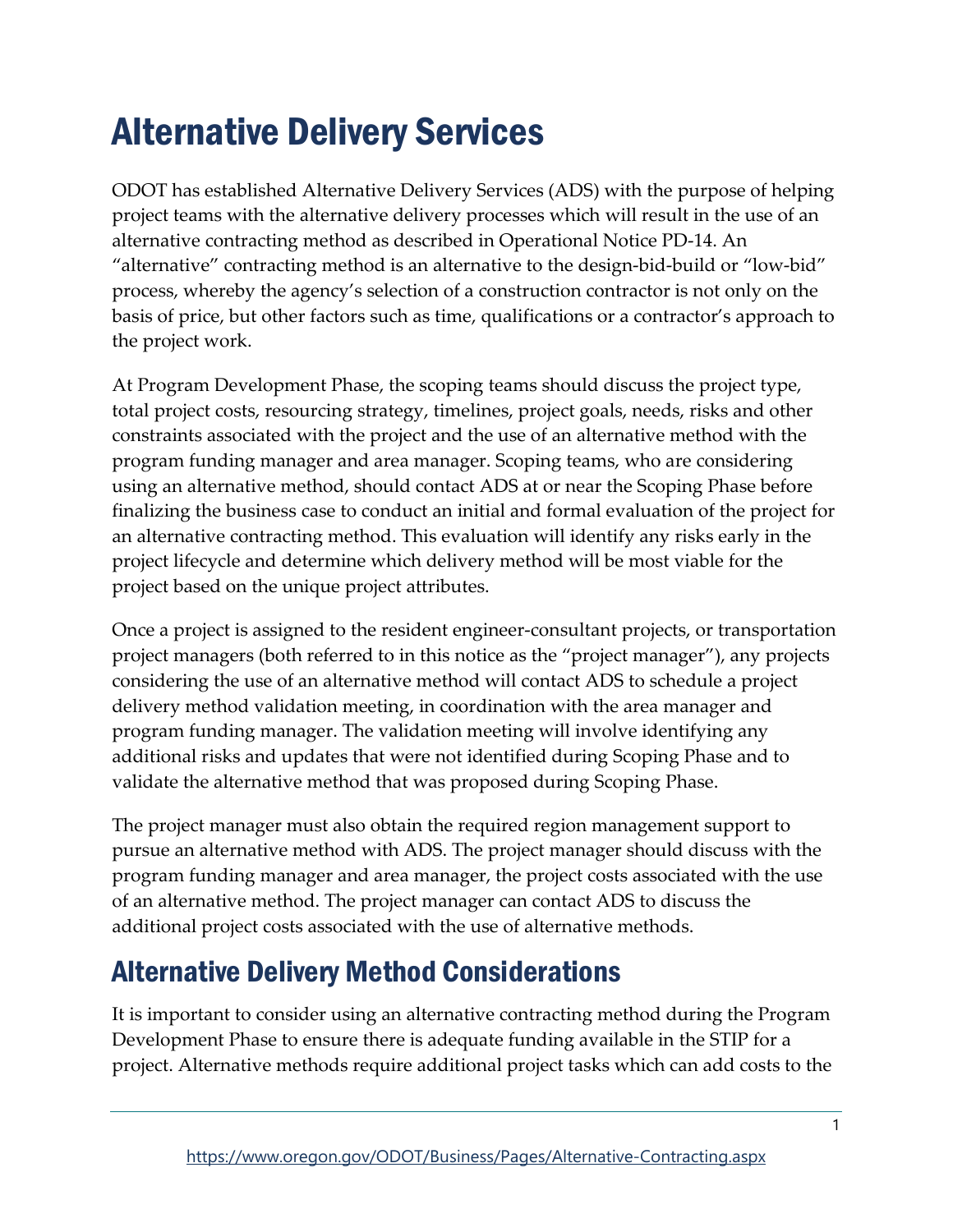project. These tasks may include value engineering, risk assessments, constructability reviews and evaluation and scoring processes during the Procurement Phase. Additional tasks produce additional reporting requirements. During Business Case Development and Scoping Phase, program funding managers, area managers, project sponsors, and scoping teams need to consider the additional tasks, total project costs, additional resourcing and any scheduling constraints associated with the use of alternative methods.

During Program Development Phase and prior to the approval of the final business case, these considerations should be included and established in order to successfully program the projects into the STIP. For more information, contact [ADS.](mailto:innovative.delivery@odot.state.or.us)

# <span id="page-3-0"></span>Delivery Method Selection Tool

All projects considering the use of an alternative contracting method will be evaluated by the ADS Program selection tool.

The selection tool was developed to evaluate a project at the Scoping Phase to determine whether there are opportunities for innovation, fast tracking, specialized contractor qualifications, and/or specialized construction approach outside the traditional design-bid-build method. The tool could be used again during Project Initiation Phase to validate the proposed alternative method. If an alternative method is selected, the scoping team should designate the project as an alternative contracting method in the final business case. The scoping team will work with ADS to also start the concurrence process, especially if Design-Build and CM/GC are selected.

# <span id="page-3-1"></span>Guidance

The purpose of this document is to provide guidance and expectations for identifying, evaluating, selecting, and the concurrence needed for use of an alternative contracting method for a specific project prior to and after entering into the Statewide Transportation Improvement Program (STIP).

# <span id="page-3-2"></span>Alternative Methods of Delivery or Contracting

## <span id="page-3-3"></span>Indefinite Delivery/Indefinite Quantity

Indefinite Delivery/Indefinite Quantity (ID/IQ) is a contracting method in which a contractor is required to deliver an indefinite quantity of supplies or services over a predetermined amount of time. The delivery scheduling under ID/IQ contracting is determined by the placing of task order contracts to deliver projects with one or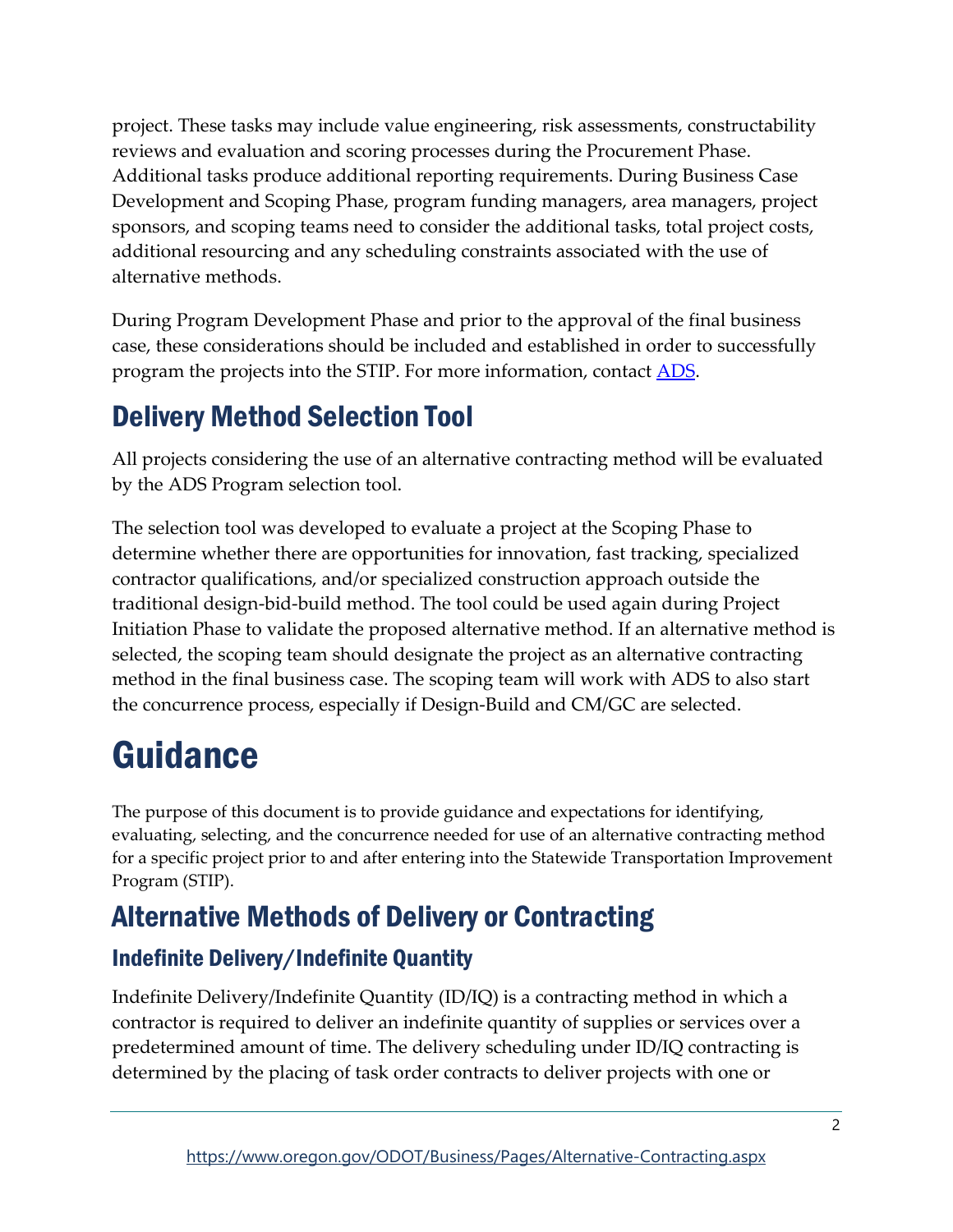multiple contractors during a fixed period of time. The amount of time covered in these task order contracts, including extensions, doesn't exceed five years. This contracting method allows the agency to retain technical expertise for an indefinite period of time in areas such as construction, repairs, electric work, among other services. These contracts are often called "on call" as they are similar to price agreements for architect  $\&$ engineering (A&E) services.

While the competitive, single award approach of ID/IQ is not considered a "best value contract", it does require a state exemption for alternative contracting to be in place prior to advertisement. ID/IQ is very flexible contracting method and has many variations, including multiple award and best value contractor selection. Variations of ID/IQ are more risky and complex and are considered alternative contracting and require the same state exemption used for alternative contracting.

Groups of projects that are of a limited nature, fall under a dedicated program to address system-wide upgrades and require minimal design effort could be considered for this contracting method. Other considerations include:

- Region Phase Gate to PS&E Phase Gate duration of six months.
- Limited Environmental, such as a programmatic categorical exclusion, or most basic CAT-X (No Historic/Archeological, Endangered Species Act, Environmental Justice, Hazmat, 4f/6f).
- No Right of Way impacts, (possible minor construction easement).
- Limited permit requirements (e.g. noise ordinance).
- No utility relocations (e.g. only minor manhole adjustment or valve boxes).
- Project types such as signing, guardrail, cable barrier, pavement resurfacing, traffic control device installation and traffic signal upgrades and installation. Assumes federal funding would be used.
- Total project costs.

ID/IQ can utilize either the competitive bidding or best value contractor selection.

### ID/IQ competitive, single contractor award (Maximum five years)

If competitive bidding and single award is used on ID/IQ project, the project team will need to take into consideration the additional resourcing needed for project specific procurement and exemption process related tasks.

### <span id="page-4-0"></span>ID/IQ variations

The variations of ID/IQ contracting can include competitive multiple award, best value single award, and best value multiple award with a maximum of five years. If any of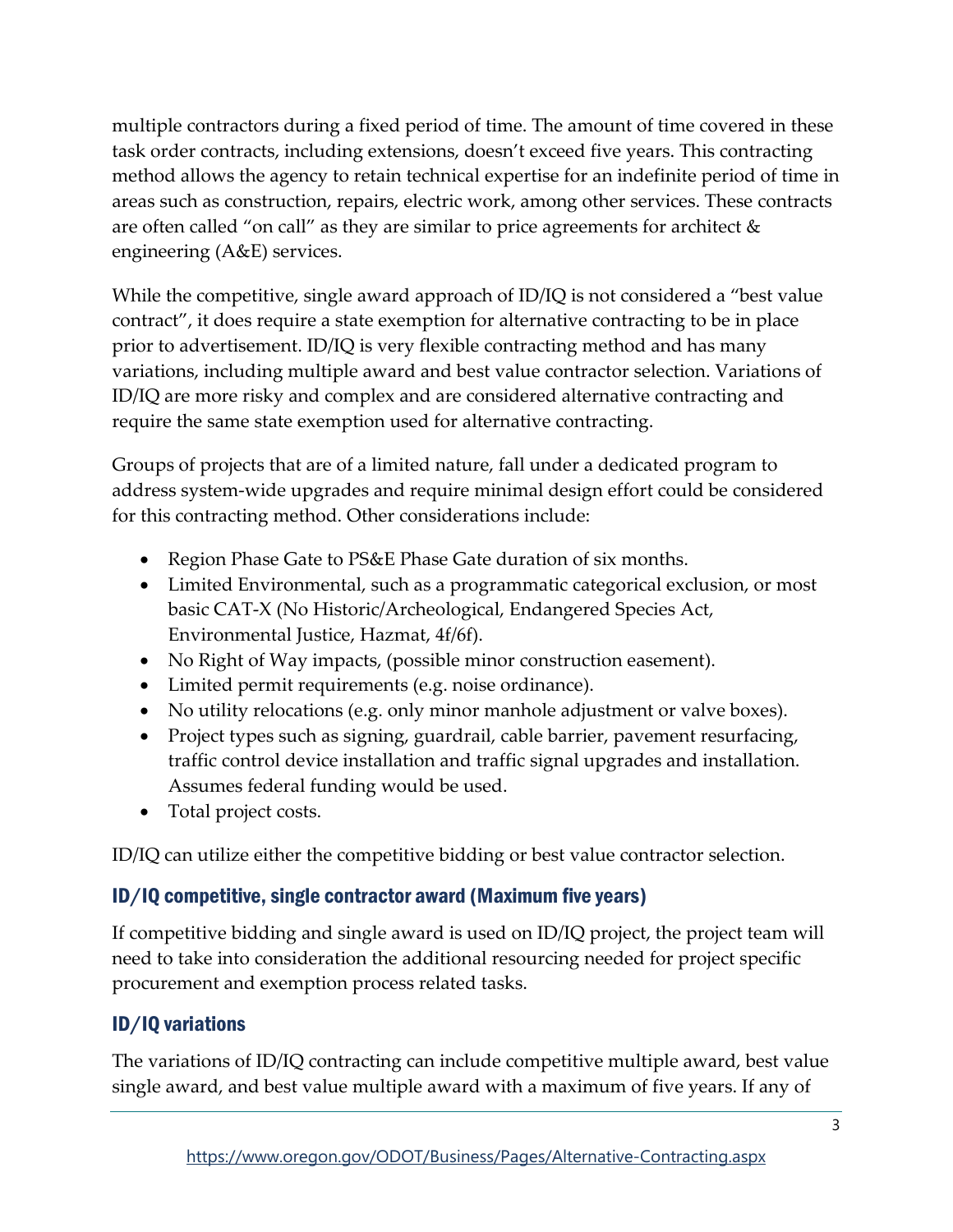these ID/IQ contracting variations are used, the project team will need to take into consideration additional resourcing needs:

- Additional project specific procurement and exemption process related tasks, including FHWA related reviews and approvals, if there is federal funding.
- If best value is used on an ID/IQ project, the project team will need to take into consideration the additional resourcing for the developing and determining the evaluation and scoring criteria of the contractor's qualifications, experience, and/or approach (means and methods).

Contact ADS for more information on specific requirements for selecting, evaluating, and use of ID/IQ contracting.

## <span id="page-5-0"></span>Price Plus Time or A+B

This contracting method determines the best value contractor based on a combination of price (A) and time (B). Time is the number of days to complete the project. There are incentive/disincentive requirements that are applied to the contract. The incentive/disincentive amounts are project specific. The incentive amount is applied for early completion of the project. The disincentive amount is applied for late completion of the project concurrently with applicable liquidated damages.

Projects needing innovations in schedule acceleration during construction could be considered for this alternative bidding method. Other considerations include:

- Total project cost of \$4 million or greater.
- Region Phase Gate to Statewide PS&E Phase Gate duration of six months or more.
- Project types in the program funding categories, (described in the Highway Design Manual) including some Modernization, Preservation, Bridge, and some Safety projects.

The project cost and time thresholds takes into consideration the additional resourcing needed for the following:

- Comparison of project schedule to an accelerated schedule.
- Calculation of road user cost to determine incentive/disincentive amounts.
- Additional project specific procurement and exemption process related tasks.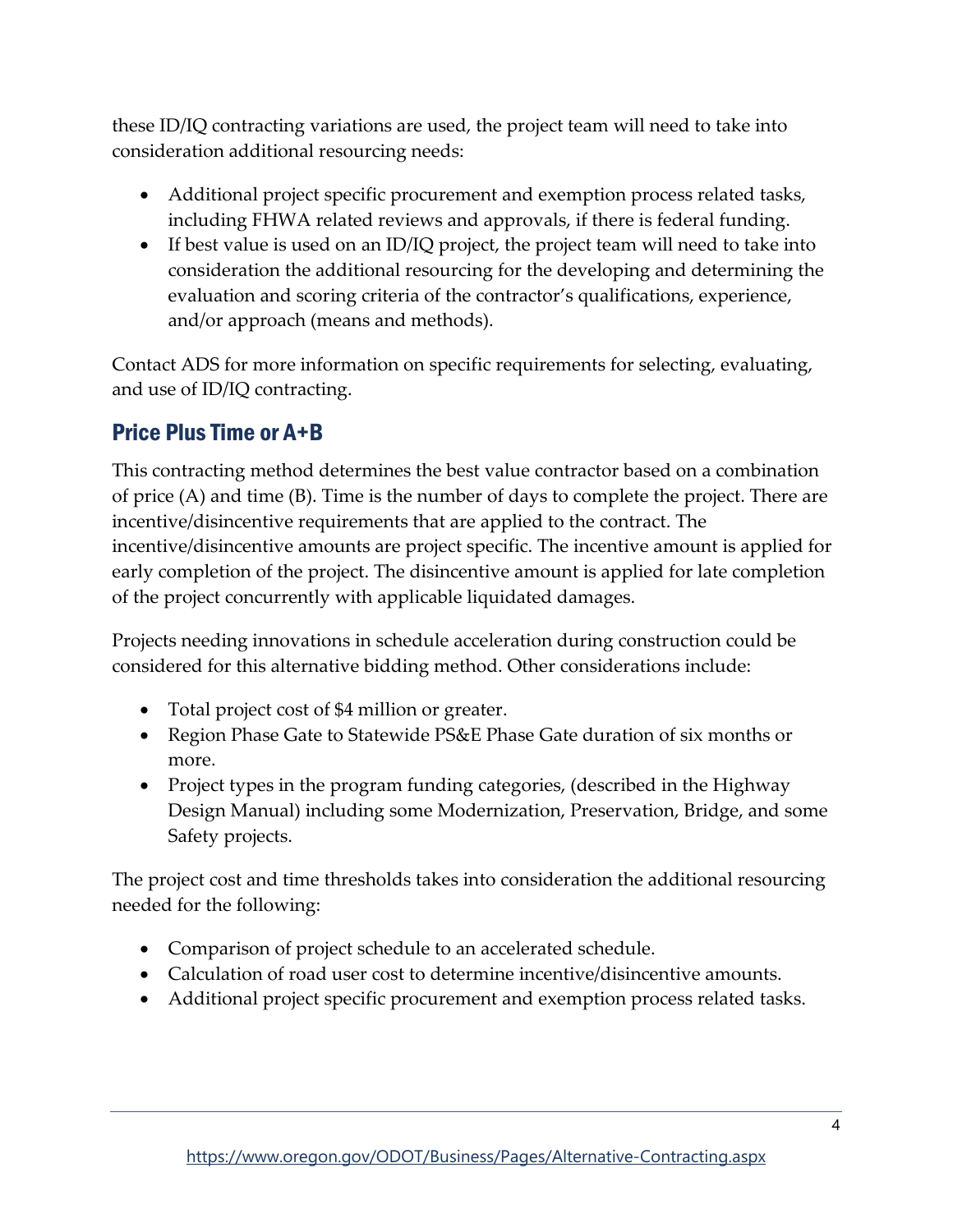## <span id="page-6-0"></span>Price Plus Multi-Parameter or A+C, A+D, or A+C+D

This contracting method determines the best value contractor based on a combination of price (A) and one or more of the following factors: contractor qualifications (C) and contractor's approach (D). The current FHWA programmatic agreement with ODOT for selecting the best value contractor weights factor A at 40% of the scoring and C or D factors at 60%.

Projects needing innovations in the project approach (i.e. means and methods) and/or specialized or technical qualifications, and experience could be considered for this alternative contracting method. Other considerations include:

- Total project cost of \$6 million or greater.
- Region Phase Gate to Statewide PS&E Phase Gate duration of eight months or more.
- Project types in the program funding categories (described in the Highway Design Manual) including Modernization, Bridge, and some Operations and Safety projects.

The project cost and time thresholds takes into consideration the additional resourcing needed for the following:

- Developing and determining the evaluation and scoring criteria of the contractor's qualifications, experience, and/or approach (means and methods).
- Additional project specific procurement and exemption process related tasks, including FHWA related Special Experimental Project No. 14 (SEP-14) documentation.

## <span id="page-6-1"></span>Construction Manager/General Contractor

This is a two-phase delivery method where ODOT contracts early in the Project Design Phase with a contractor to provide construction manager/general contractor services. The solicitation includes a request for proposal (RFP), and the selection of a contractor is based on qualifications, approach, CM/GC Contractor fee, and pre-construction services hourly rates.

The CM/GC delivery method could be considered for projects needing innovation, contractor input during the design, a significant amount of stakeholder involvement, and owner control over the design. Other considerations include:

• Total project cost of \$25 million or greater.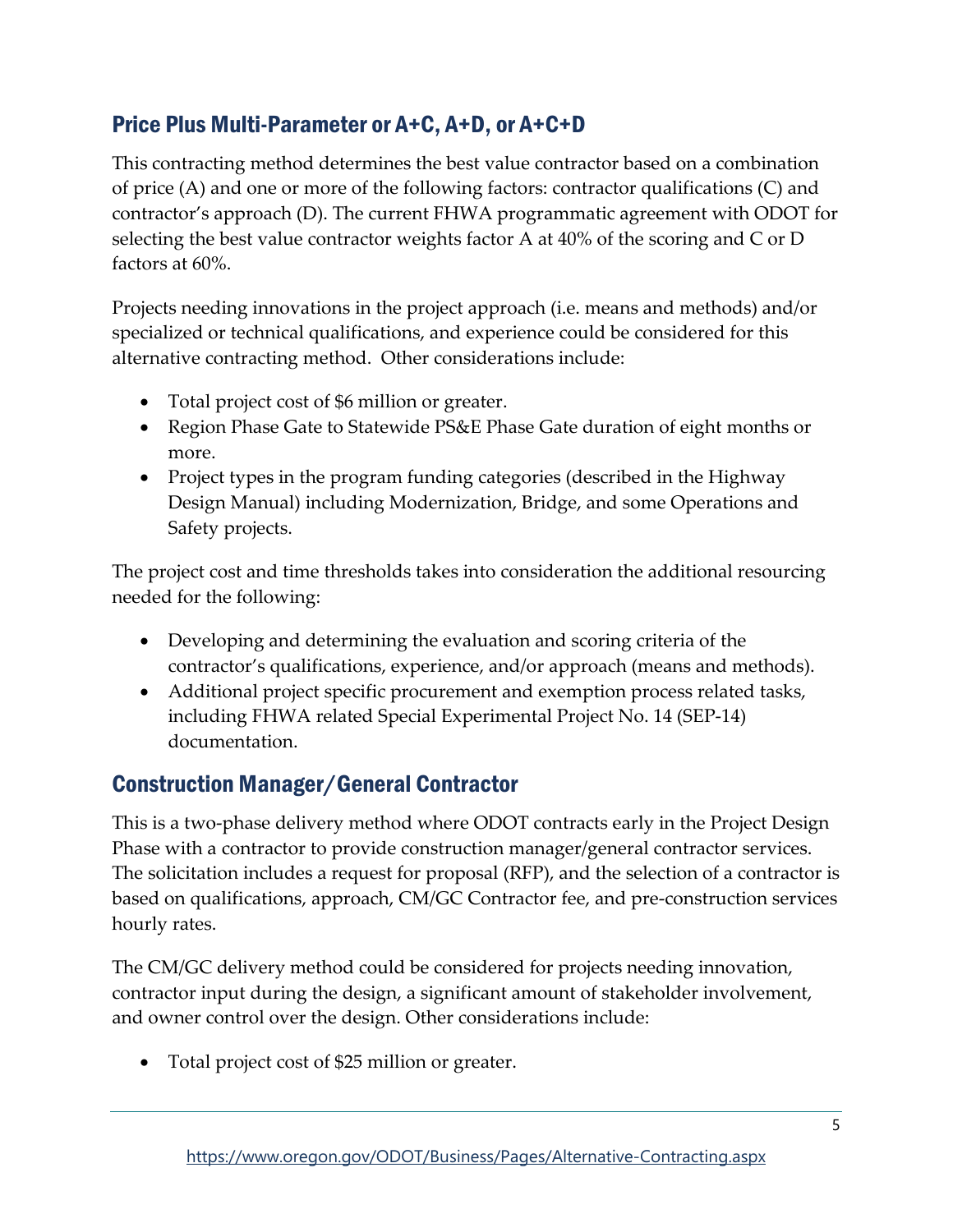- Region Phase Gate to Statewide PS&E Phase Gate duration of 18 months or more.
- Project types in the program funding categories, (described in the Highway Design Manual) including Modernization, Preservation, Bridge, and some Operations and Safety projects.

The project cost and time thresholds takes into consideration the additional resourcing needed for the following:

- Additional procurements for the owner's representative (if applicable),  $A \& E$ firm, the CM/GC and the independent cost estimator (ICE).
- Developing and determining the evaluation and scoring criteria of the contractor's qualifications, experience, and/or approach (means and methods).
- Providing additional project specific procurement and exemption process related tasks.
- Executing value engineering studies, constructability reviews, and risk analyses.
- Blind ICE reviews.
- Any additional administration of the deliverables during Pre-construction and Construction Phases.

The CM/GC provides professional services during the design process (Pre-construction Phase) that includes constructability reviews, feedback on design options, productionbased cost estimating with open-book pricing, schedule optimization, and identification of risks based on the contractor's established means and methods.

When ODOT considers the design to be complete, the CM/GC has an opportunity to provide a cost proposal for construction services on the completed design. If the owner, designer and ICE agree that the CM/GC has submitted a fair price, the owner executes an amendment to the contract for construction services. The construction manager then becomes the general contractor and constructs the project.

## <span id="page-7-0"></span>Design-Build

Design-build is a delivery method where ODOT contracts with a single entity, the design-builder, to design and construct a project. Typically, this is a two-step solicitation process, which includes a request for qualifications (RFQ) and a RFP to select the design-builder. The selection of a design-builder is based on their qualifications and approach to design and construction. The proposals are evaluated based on quality and price, including alternative technical concepts. The best value proposer is awarded the contract. The design-builder is responsible for the design, as the engineer of record, and the construction of the project.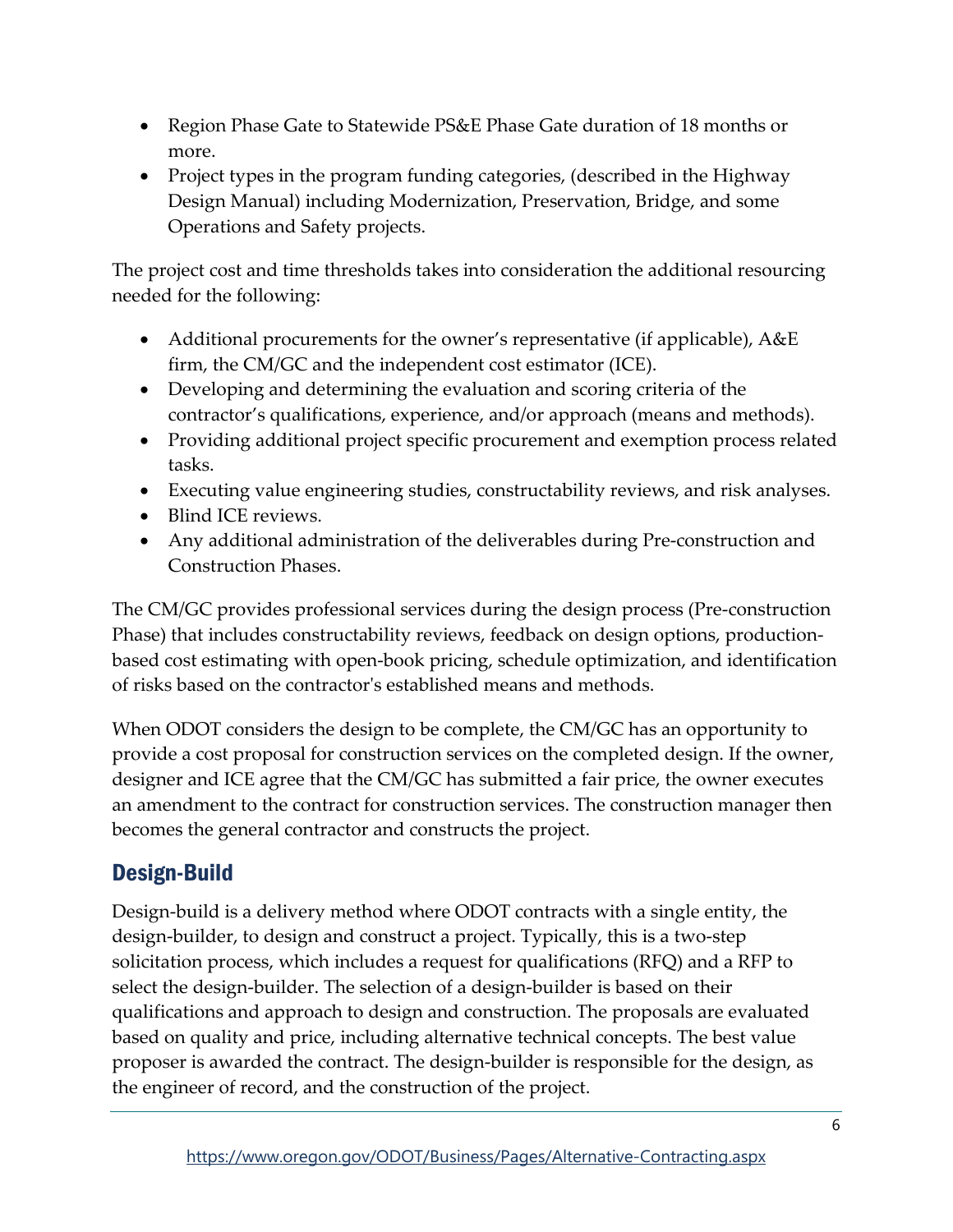Projects seeking innovation and contractor involvement through collaborative and integrated Design and Construction Phases and schedule acceleration could be considered for this alternative contracting method. Other considerations include:

- Total project cost of \$10 million or greater.
- Region Phase Gate to Statewide PS&E Phase Gate duration of 12 months or more.
- Projects types in the program funding categories (described in the Highway Design Manual) including Modernization, Preservation, Bridge and some Safety Program projects.

The project cost and time thresholds takes into consideration the additional resourcing and extensive procurement duration needed for the following:

- Developing and determining the evaluation and scoring criteria of the contractor's qualifications, experience, and/or approach (means and methods).
- Evaluating confidential alternative technical concepts during the procurement.
- Providing additional project specific procurement and exemption process related tasks.

## <span id="page-8-0"></span>Identification and Evaluation Process

### <span id="page-8-1"></span>Initial and Formal Alternative Delivery Method Evaluation

The project delivery method evaluation takes place during the Program Development Phase or at Scoping Phase, but prior to approval of the final business case. ADS may also reach out the program funding managers to flag any project types that could be a good fit for the various alternative contracting methods prior to scoping.

- 1. The scoping team will contact ADS for an initial screening to see if the project is suitable for one or more alternative contracting methods.
- 2. If the project is suitable, ADS will work with the region to move forward with a formal project evaluation.

ADS will send a project questionnaire to the scoping team, asking them to fill out project information at scoping and possibly again at Project Initiation Phase for validation.

a. Evaluation factors include project specific goals, schedule, project complexity, opportunity for innovation, level of design, total project costs and identified project risks.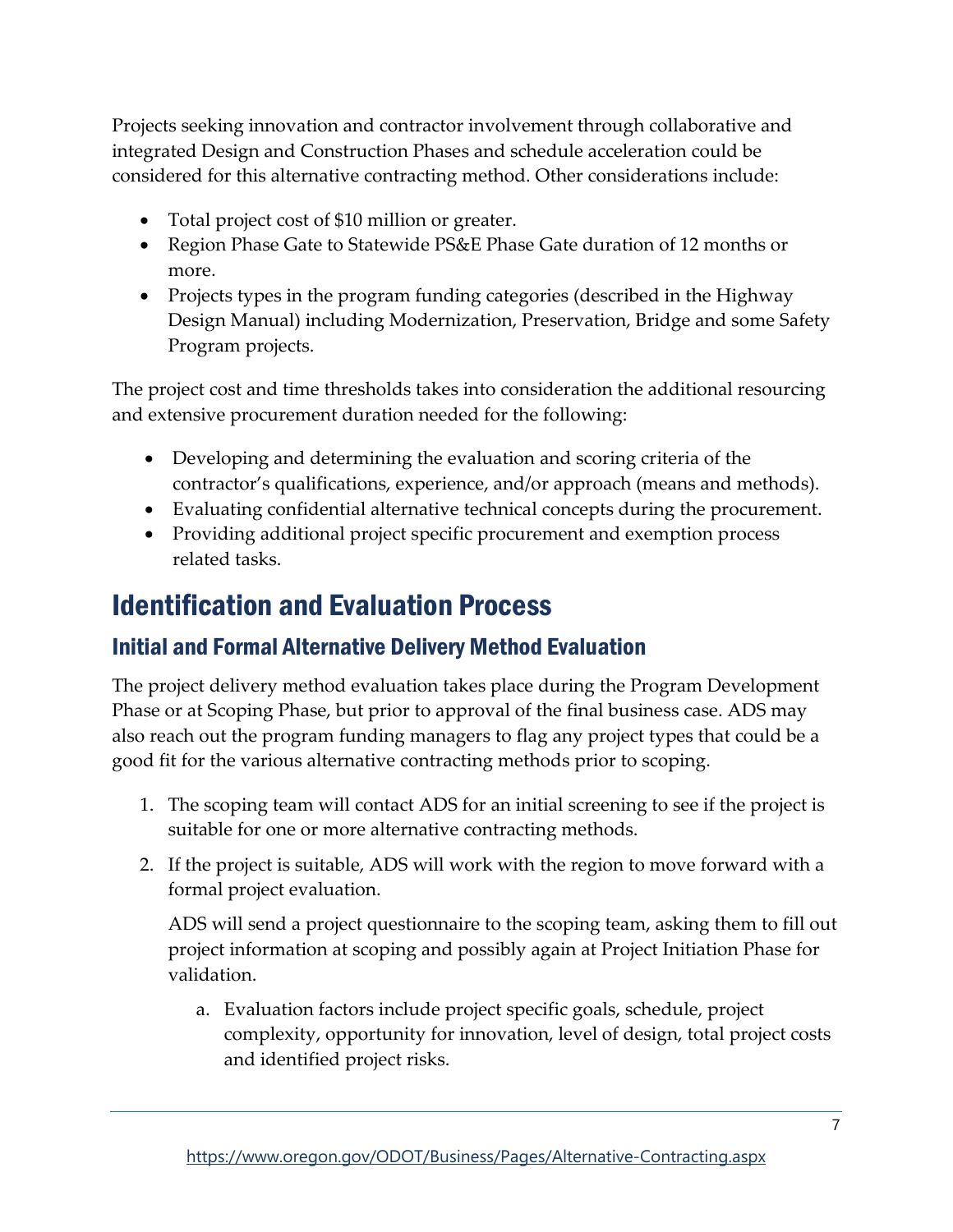- b. The questionnaire must be filled out prior to the formal project delivery method evaluation during Scoping Phase in order to receive a recommendation from the selection tool.
- c. If a project is considering any lane or road closures, there is additional information the scoping team is required to submit including, road user costs, and average daily traffic data.
- d. Once the scoping team completes and provides project dollar value, project type, project goals, risks, and constraints to ADS, ADS will evaluate the responses and the results of the Delivery Method Selection Tool, "selection tool", if applicable.
- e. ADS will provide the scoping team a report from the selection tool that provides the scoping team with the results of the project evaluation. The selection tool may recommend one or more alternative methods, but it could also recommend design-bid-build.
- f. If there is an interest in pursuing an alternative contracting method, ADS will facilitate a meeting with the scoping team, the area manager, program funding manager, tech center manager, the region manager and project manager (if applicable), to provide any additional information such as considerations for additional resourcing and next steps.
- g. ADS will provide the scoping team, funding manager and area manager with information to help with additional timeline considerations, resourcing and cost associated with alternative method tasks to make certain the project has adequate time and cost considerations during the scoping phase. OPO and ADS will provide the region a copy of the procurement schedule template that identifies the tasks and proposed durations needed to produce a successful procurement for the selected alternative contracting method.
- h. If the project is selected as alternative method, the scoping team, with the support of the area manager and program funding manager, will document the final questionnaire and report in ProjectWise. The final business case should also document that the project is designated as an alternative contract (this designation provides the region and ADS with a mutual understanding of upcoming project support). Additional concurrence and validation will need to take place.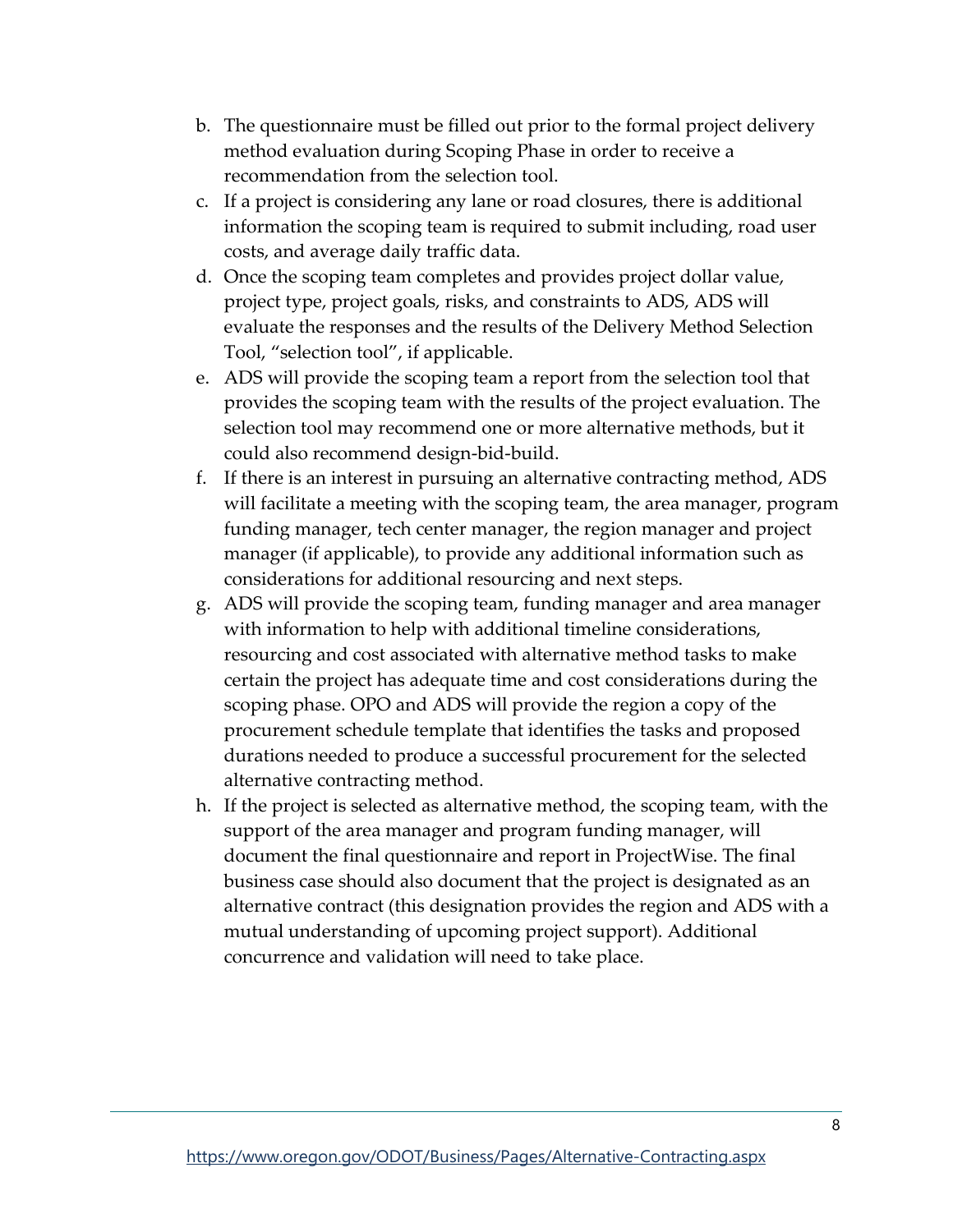# <span id="page-10-0"></span>Selection and Concurrence Process

### <span id="page-10-1"></span>Concurrence Letter

Once all issues have been addressed and concurrence obtained from all parties, the formal concurrence letter will be signed by the following:

- ODOT Procurement Office Operations and Construction manager.
- Statewide Project Delivery Branch manager.
- Region Manager.

#### <span id="page-10-2"></span>Concurrence Meeting

The concurrence meeting establishes region, Statewide Project Delivery Branch and OPO management support and understanding there may be a need for proper resourcing and additional procurement requirements. ADS will schedule a concurrence meeting with OPO, Project Controls Office, the region (including the tech center manager), the program funding manager, others in the Statewide Project Delivery Branch and the Department of Justice.

- 1. The concurrence meeting will take place at a mutually agreed upon time and location (usually during the scoping phase).
- 2. Participants at the meeting will discuss topics such as:
	- a. Project description summary.
	- b. Resourcing, funding, scope, and time constraints.
	- c. Project risks still needing mitigation by the region.
	- d. Finding of Fact for Exemption (FFE) process.
	- e. SEP-14 process (if applicable).
- 3. If risks or constraints are still unresolved, the scoping team or project manager must address them prior to moving forward with concurrence. ADS will distribute the signed formal concurrence letter to the applicable parties.

#### <span id="page-10-3"></span>Alternative Delivery Method Validation Meeting

1. At the Project Initiation Phase, if a project has been designated for an alternative contracting method during the scoping phase, the project manager will contact ADS to schedule the validation meeting to determine if the project is still suitable for use of an alternative method, including review of project timelines.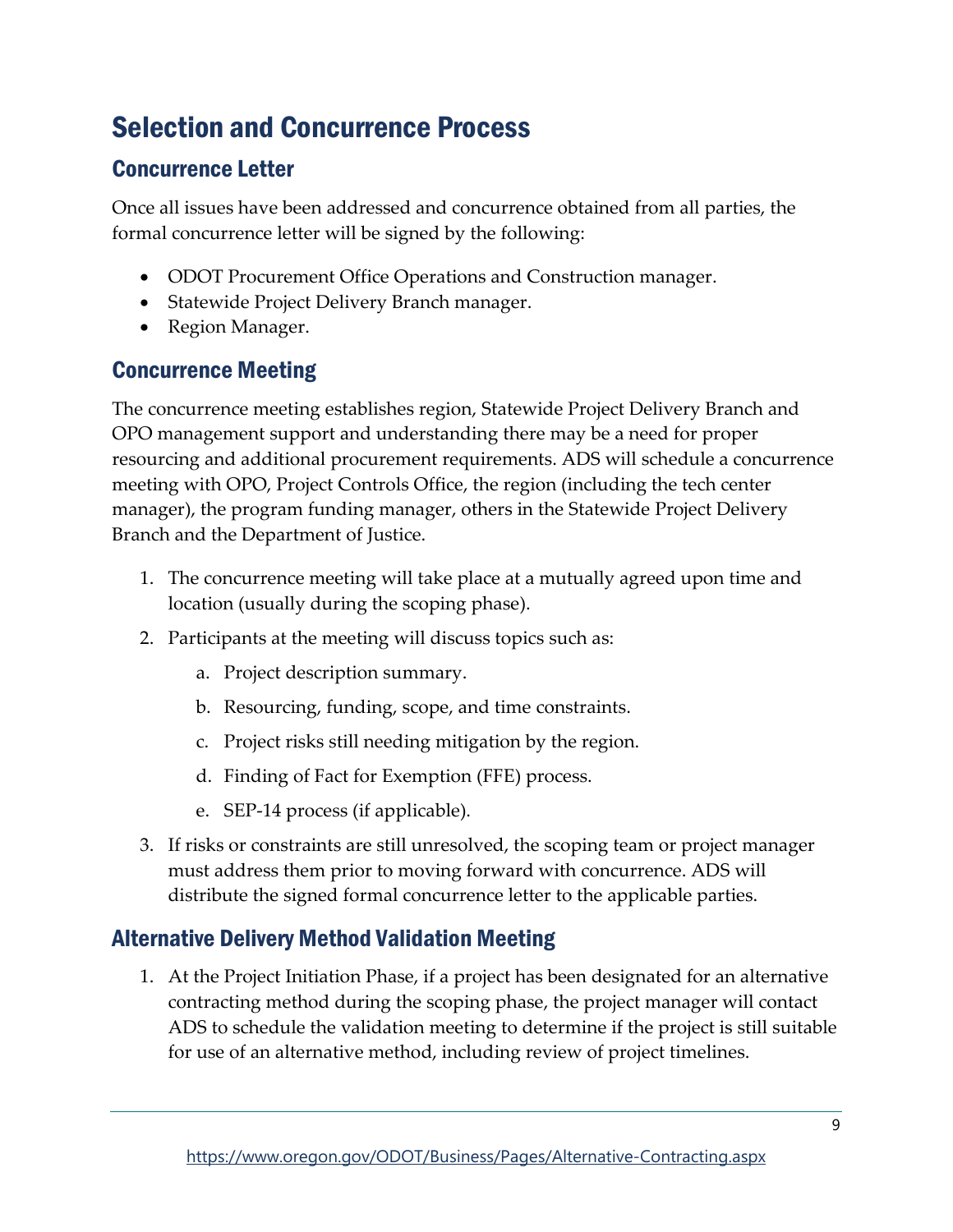- 2. If the project manager is inquiring about alternative contracting method for the first time, then an initial and formal evaluation will take place prior to the validation meeting. Once the validation meeting takes place, then the concurrence process and concurrence meeting will be scheduled.
- 3. ADS will coordinate with OPO and the PCO to determine participant availability for the validation meeting.
- 4. Prior to the validation meeting, the ADS team will send a new project questionnaire to the project manager or have the project manager update and resubmit the project evaluation questionnaire.
	- a. The new or updated questionnaire must be sent to ADS prior to the validation meeting.
	- b. Once the project manager provides the completed questionnaire, ADS will evaluate the responses and present the results of the Delivery Method Selection Tool during the validation meeting.
- 5. It is highly recommended that the project manager include the region manager, the area manager, program funding manager, tech center manager, and the following additional subject matter experts as meeting participants.
	- Right of way (ROW)
	- Environmental
	- Geotechnical
	- Hazardous materials
	- Hydraulics
	- Traffic/Roadway
	- Bridge
	- Construction project managers
	- Maintenance
	- Others

Having additional SMEs provides a well-rounded discussion concerning the benefits, drawbacks, and associated risks of each alternative contracting method as it relates to the project specific attributes.

- 6. ADS may provide a brief overview of the different alternative contracting methods, if necessary.
- 7. The selection tool will produce a recommendation of one or more delivery methods based on the supplied project data.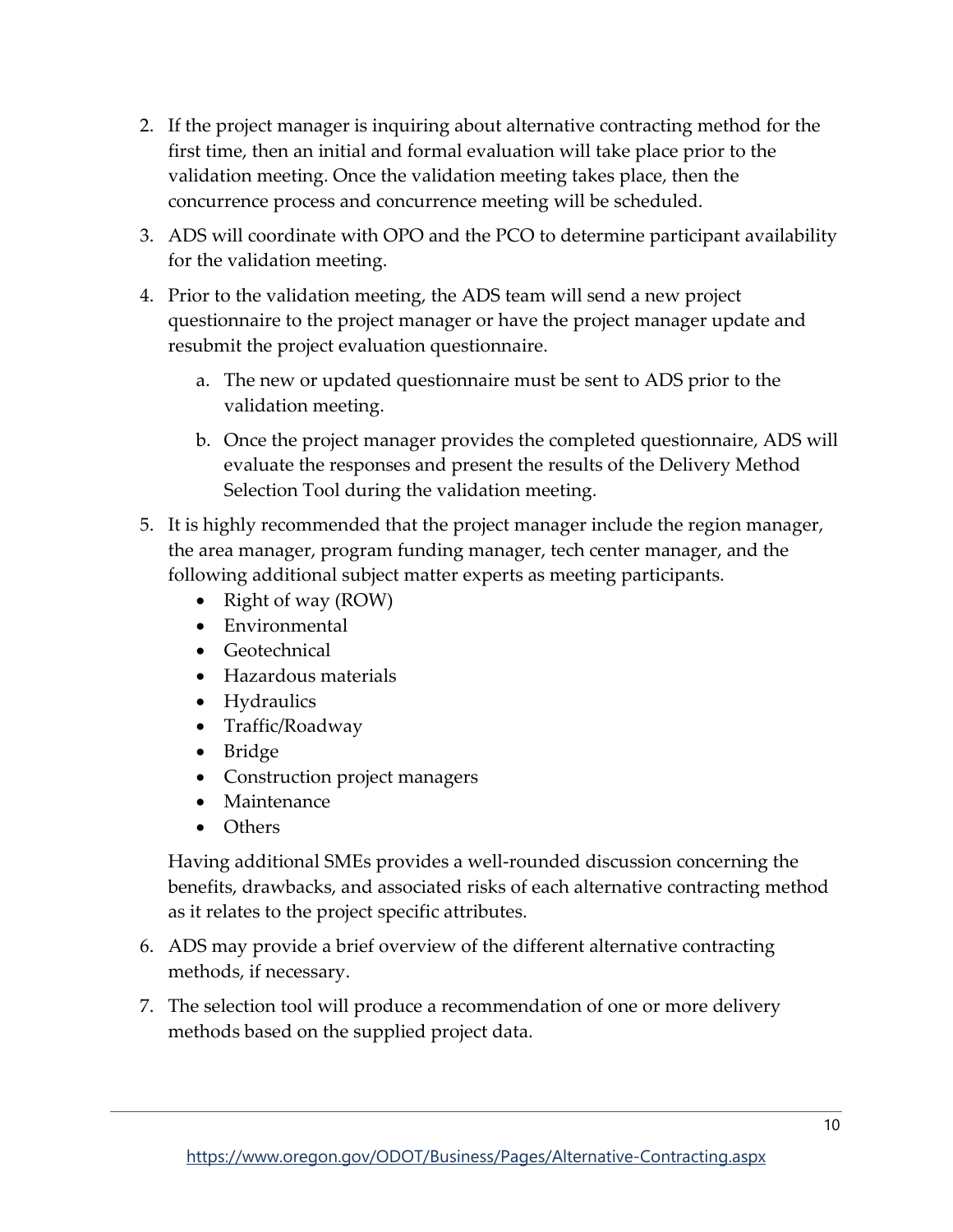- 8. ADS will provide a summary of the selection tool output. The output data will serve as justification for the selection.
- 9. If the project attributes do not support the use of an alternative contracting method, the alternative contracting method validation stops and the project continues through the use of the standard design-bid-build delivery process.
- 10. If there is an interest in pursuing an alternative contracting method, ADS will facilitate a meeting with the project manager, the area manager, program funding manager, and the region manager to provide any additional information such as considerations for procurement, and next steps. Additional attendees may also include the region project delivery manager and technical center manager.
- 11. The project manager is required to have both the region manager's and the area manager's written concurrence prior to moving on to the concurrence meeting.
- 12. If at any time the area manager or the region manager are no longer interested in pursuing an alternative contracting method, the scoping team or the project manager will inform ADS.
- 13. If the area manager interested in pursuing an alternative contracting method, ADS will provide the project manager a template for the formal concurrence letter, if one hasn't been completed at the project scoping phase. The formal concurrence letter must be completed and signed by the area manager, prior to ADS scheduling a concurrence meeting. (Refer to concurrence process steps in the previous section).

Once the project concurrence and validation meetings have taken place and the concurrence letter has been completed, or updated, and signed by all parties, ADS will distribute the signed formal concurrence letter to the applicable parties and schedule an Alternative Contracting Kickoff meeting.

In the event that written concurrence cannot be reached between the region, OPO and the SPDB, a subsequent meeting may be held among the region manager, SPDB manager, and chief procurement officer to make a determination. If concurrence is still not reached and the region still wishes pursuing use of an alternative contracting method, then further discussions with the Delivery and Operations Division Administrator (and/or Deputy) would take place for a determination.

Scenarios that may contribute to non-concurrence by the parties: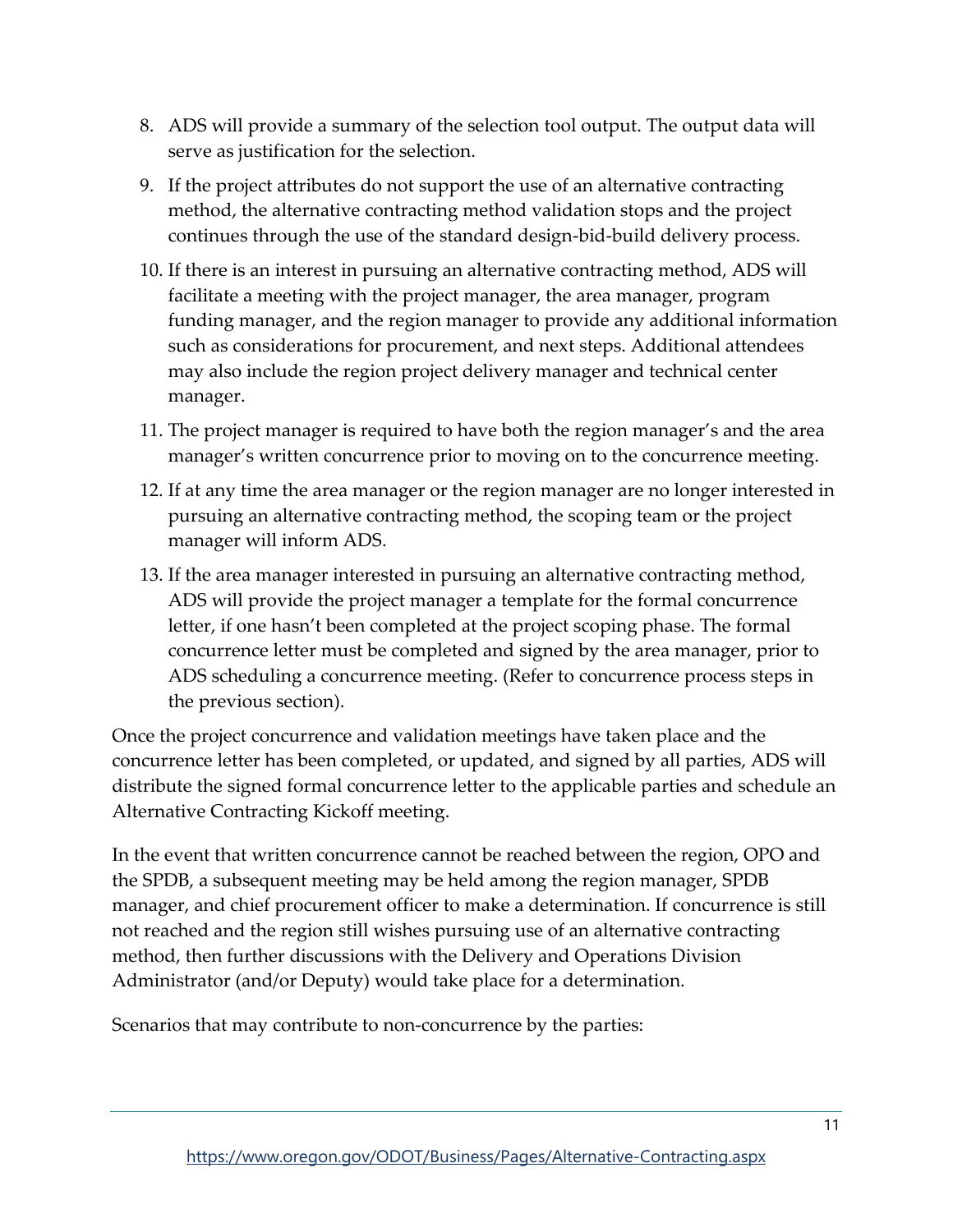On whether or not the project type is a good fit for the alternative contracting method chosen (e.g.: amount of risk impact to the procurement or the contract administration).

- Risk of program funding manager making the funding obligation dates listed for the project award, with potential of impact to the procurement timelines.
- If multiple alternative contracting projects are already in the queue for procurement and project support, contributing to potential program resourcing constraints or capacity issues.
- Industry capacity and competition concerns.

If you need more information, contact the **ADS** for the latest guidance documents, roles, and responsibilities specific to each of the different alternative contracting options, and for general information.

# <span id="page-13-0"></span>**Definitions**

# <span id="page-13-1"></span>Best Value

A [procurement](https://en.wikipedia.org/wiki/Procurement) process that, in addition to price, looks at other factors such as [quality](https://en.wikipedia.org/wiki/Quality_(business)) and expertise, when selecting [contractors.](https://en.wikipedia.org/wiki/Contractors)

# <span id="page-13-2"></span>Findings of Fact for Exemption

ODOT may exempt a contract or a class of contracts from competitive bidding requirement if findings are submitted (and approved) that identify the following:

- Whether the exemption is unlikely to encourage favoritism.
- Will likely result in substantial cost savings or other benefits to the agency.
- Allows the use of an alternative contracting method to be considered as a pilot project
- A public hearing was held to offer any interested party an opportunity to comment.

See [ORS 279C.335](https://www.oregonlaws.org/ors/279C.335) for additional details.

# <span id="page-13-3"></span>Special Experimental Project No.14 (SEP-14)

A FHWA Alternative Contracting exemption. The objective of SEP-14 is to evaluate "project specific" innovative contracting practices, undertaken by State highway agencies that have the potential to reduce the life cycle cost of projects, while at the